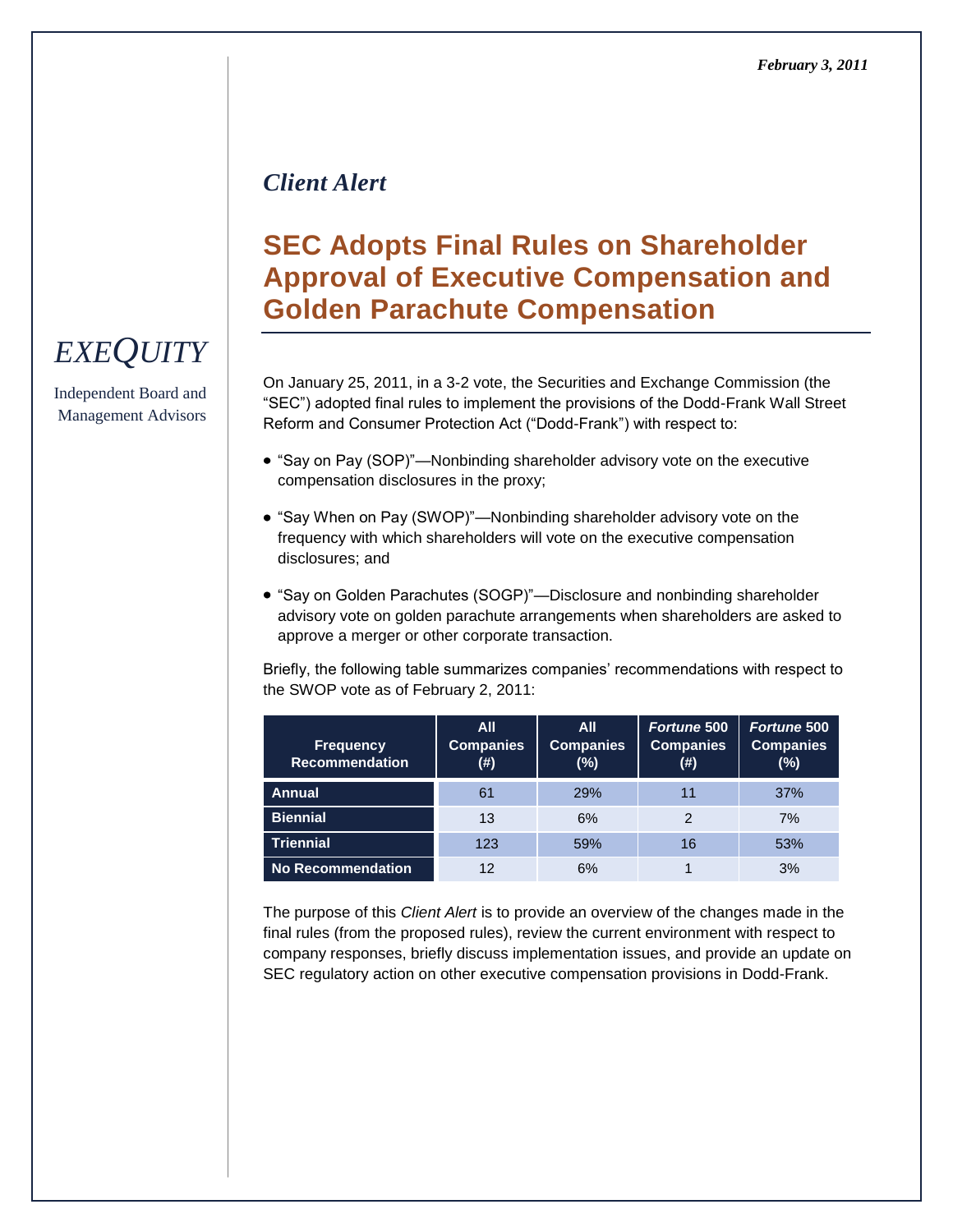#### **Overview of Changes Made in Final Rules**

The SEC's final rules are substantially as proposed (see our *Client Alert* dated November 5, 2010). The following three tables summarize the more significant changes with respect to the final rules on SOP, SWOP, and SOGP.

#### *SOP*

| <b>Subject Matter</b>                                                                                                                    | <b>Proposed Rules</b>                                                                                                                                             | <b>Final Rules</b>                                                                                                                                                                                                                                                                 |
|------------------------------------------------------------------------------------------------------------------------------------------|-------------------------------------------------------------------------------------------------------------------------------------------------------------------|------------------------------------------------------------------------------------------------------------------------------------------------------------------------------------------------------------------------------------------------------------------------------------|
| <b>Prescribed Language or Form</b><br>of Resolution                                                                                      | No prescribed language or form of<br>resolution.                                                                                                                  | No prescribed language or form of<br>resolution.<br>• Adds an instruction regarding language<br>that should be included.<br>• Provides a nonexclusive example of a<br>resolution.                                                                                                  |
| <b>Discussion in Compensation</b><br><b>Discussion and Analysis of</b><br><b>Consideration of the Results</b><br>of Previous SOP Vote(s) | Discuss how companies have<br>considered the results of previous<br>SOP votes.                                                                                    | Limits the discussion to the most recent<br>SOP vote (unless discussion of<br>previous SOP votes is material).<br>Must address whether the most recent<br>SOP vote result was considered and, if<br>so, how the consideration affected the<br>compensation decisions and policies. |
| <b>Exclusion of Future</b><br><b>Shareholder Proposals</b>                                                                               | Proposals that relate to SOP or<br>SWOP can be excluded if the<br>company adopts the frequency<br>choice consistent with a <b>plurality</b> of<br>the votes cast. | Plurality changed to majority.<br>Accordingly, SWOP votes garnering only<br>a plurality will not allow companies to<br>exclude future SOP proposals.                                                                                                                               |
| <b>Compliance Deadline for</b><br><b>Smaller Reporting Companies</b>                                                                     | Not addressed.                                                                                                                                                    | 2-year temporary exemption, i.e.,<br>applicable for meetings on or after<br>January 21, 2013.                                                                                                                                                                                      |

#### *SWOP*

| <b>Subject Matter</b>                                                 | <b>Proposed Rules</b>                                                                                                                                             | <b>Final Rules</b>                                                                                                                                                                                                                                                                                                                        |
|-----------------------------------------------------------------------|-------------------------------------------------------------------------------------------------------------------------------------------------------------------|-------------------------------------------------------------------------------------------------------------------------------------------------------------------------------------------------------------------------------------------------------------------------------------------------------------------------------------------|
| <b>Prescribed Language or Form</b><br>of Resolution                   | No prescribed language or form of<br>resolution.                                                                                                                  | No change.                                                                                                                                                                                                                                                                                                                                |
| <b>Disclosure Explaining the</b><br><b>General Effect of the Vote</b> | Disclose the general effect of the<br>vote, such as whether the vote is<br>nonbinding.                                                                            | Also, must disclose the current frequency<br>of the SWOP vote and when the next<br>SOP vote will occur. This will be<br>applicable after the first SWOP vote.                                                                                                                                                                             |
| <b>Voting of Returned</b><br><b>Uninstructed Shares</b>               | Not addressed.                                                                                                                                                    | Companies can vote returned<br>uninstructed shares in accordance with<br>management's recommendation.                                                                                                                                                                                                                                     |
| <b>Exclusion of Future</b><br><b>Shareholder Proposals</b>            | Proposals that relate to SOP or<br>SWOP can be excluded if the<br>company adopts the frequency<br>choice consistent with a <b>plurality</b> of<br>the votes cast. | Plurality standard changed to <b>majority</b> .<br>Accordingly, SWOP votes garnering only<br>a plurality will not allow companies to<br>exclude future SWOP proposals for<br>alternative frequencies. No-action<br>requests to exclude shareholder<br>proposals that seek shareholder advisory<br>votes on different aspects of executive |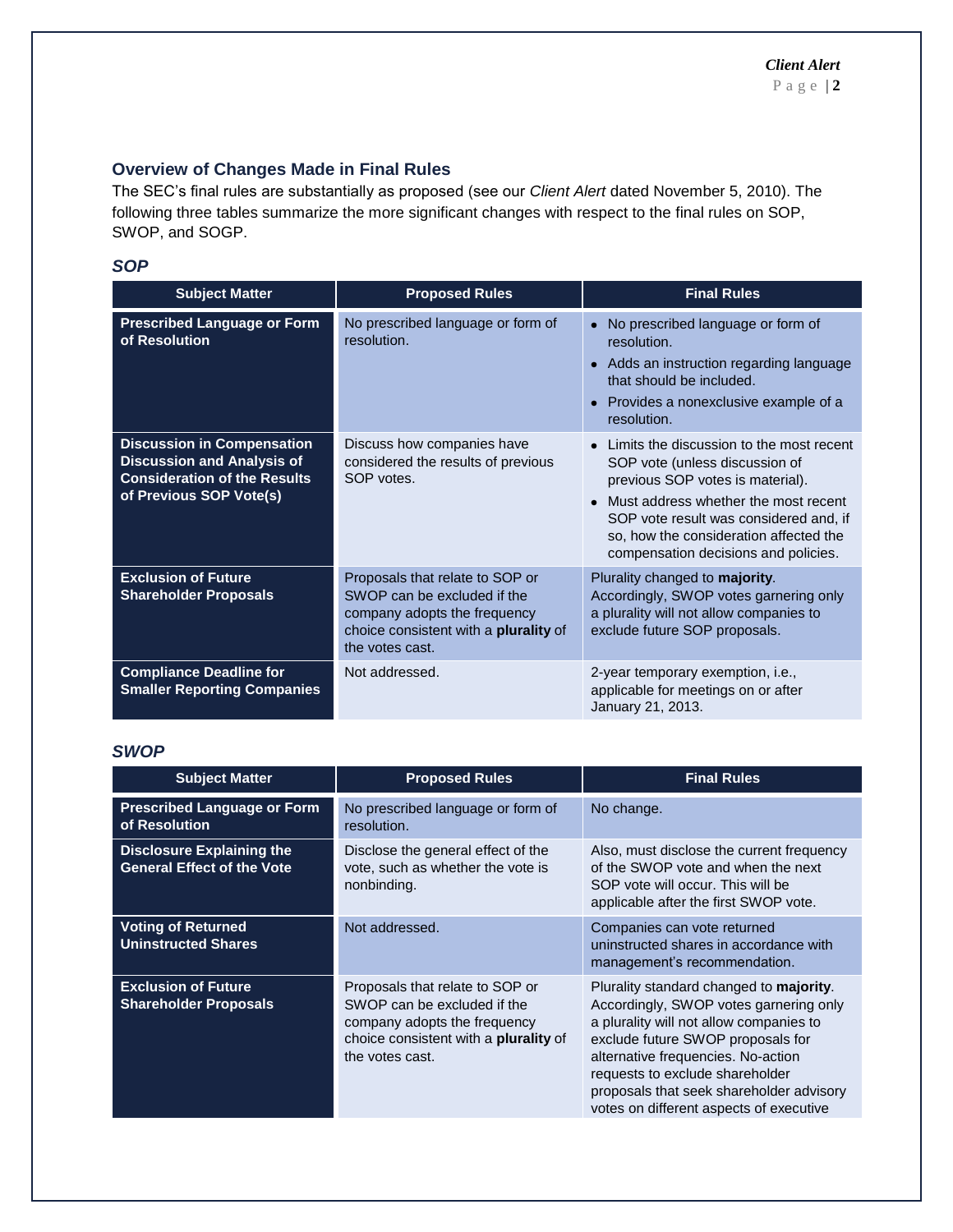P a g e | **3**

| <b>Subject Matter</b>                                                | <b>Proposed Rules</b>                                                                                | <b>Final Rules</b>                                                                                                                                                                                                                                                                                                                             |
|----------------------------------------------------------------------|------------------------------------------------------------------------------------------------------|------------------------------------------------------------------------------------------------------------------------------------------------------------------------------------------------------------------------------------------------------------------------------------------------------------------------------------------------|
|                                                                      |                                                                                                      | compensation will be evaluated on a<br>case-by-case basis.                                                                                                                                                                                                                                                                                     |
| <b>Company Decision on</b><br><b>Frequency Adopted</b>               | Must disclose in its 10-Q (or 10-K, if<br>applicable) its decision with respect<br>to the SWOP vote. | Must disclose decision on Form 8-K<br>(amended Form 8-K if decision is not<br>made at the same time voting results are<br>reported) within 150 calendar days after<br>the shareholder meeting, but no later than<br>60 calendar days prior to the deadline for<br>the submission of shareholder proposals<br>for the next shareholder meeting. |
| <b>Compliance Deadline for</b><br><b>Smaller Reporting Companies</b> | Not addressed.                                                                                       | 2-year temporary exemption, i.e.,<br>applicable for meetings on or after<br>January 21, 2013.                                                                                                                                                                                                                                                  |

#### *SOGP*

| <b>Subject Matter</b>                                                             | <b>Proposed Rules</b>                                                                                                                                                                                                                                                                                       | <b>Final Rules</b>                                                                                                                                                                                                                                                                                                                                                                                                                                                                                                                                                                                                                                                                                                                                              |
|-----------------------------------------------------------------------------------|-------------------------------------------------------------------------------------------------------------------------------------------------------------------------------------------------------------------------------------------------------------------------------------------------------------|-----------------------------------------------------------------------------------------------------------------------------------------------------------------------------------------------------------------------------------------------------------------------------------------------------------------------------------------------------------------------------------------------------------------------------------------------------------------------------------------------------------------------------------------------------------------------------------------------------------------------------------------------------------------------------------------------------------------------------------------------------------------|
| <b>Effective Date</b>                                                             | Not effective until SEC issues final<br>rules.                                                                                                                                                                                                                                                              | Applicable for filings made on or after<br>April 25, 2011.                                                                                                                                                                                                                                                                                                                                                                                                                                                                                                                                                                                                                                                                                                      |
| <b>Tabular Quantification of</b><br><b>Amounts Based on Stock</b><br><b>Price</b> | If separate SOGP vote, stock price<br>based on the closing price per share<br>as of the latest practicable date.                                                                                                                                                                                            | If separate SOGP vote, stock price based<br>on the "deal" price if it is a fixed dollar<br>amount, or otherwise on the average<br>closing price per share over the first<br>5 business days following the first public<br>announcement of the transaction.                                                                                                                                                                                                                                                                                                                                                                                                                                                                                                      |
| <b>Exemption From SOGP Vote</b>                                                   | No disclosure required if disclosure<br>had already been included in the<br>executive compensation disclosure<br>that was already the subject of an<br>SOP vote. New arrangements and<br>revisions to golden parachute<br>arrangements since the SOP vote<br>would be subject to the separate<br>SOGP vote. | Clarifies that even routine,<br>nonsubstantive changes since the last<br>SOP vote (e.g., application of existing<br>arrangements to new named executive<br>officers, subsequent grants in the<br>ordinary course of business with the<br>same terms as previous awards, and<br>routine changes in salary) would be<br>subject to an SOGP vote. Also, any<br>change that results in a 280G gross-up<br>becoming payable, even if it becomes<br>payable only because of an increase in<br>the company's stock price, is a change<br>that would trigger the SOGP vote.<br>Exemption applies if the only changes<br>are to the stock price or if the value of<br>the total compensation payable is less<br>than the value disclosed in the most<br>recent SOP vote. |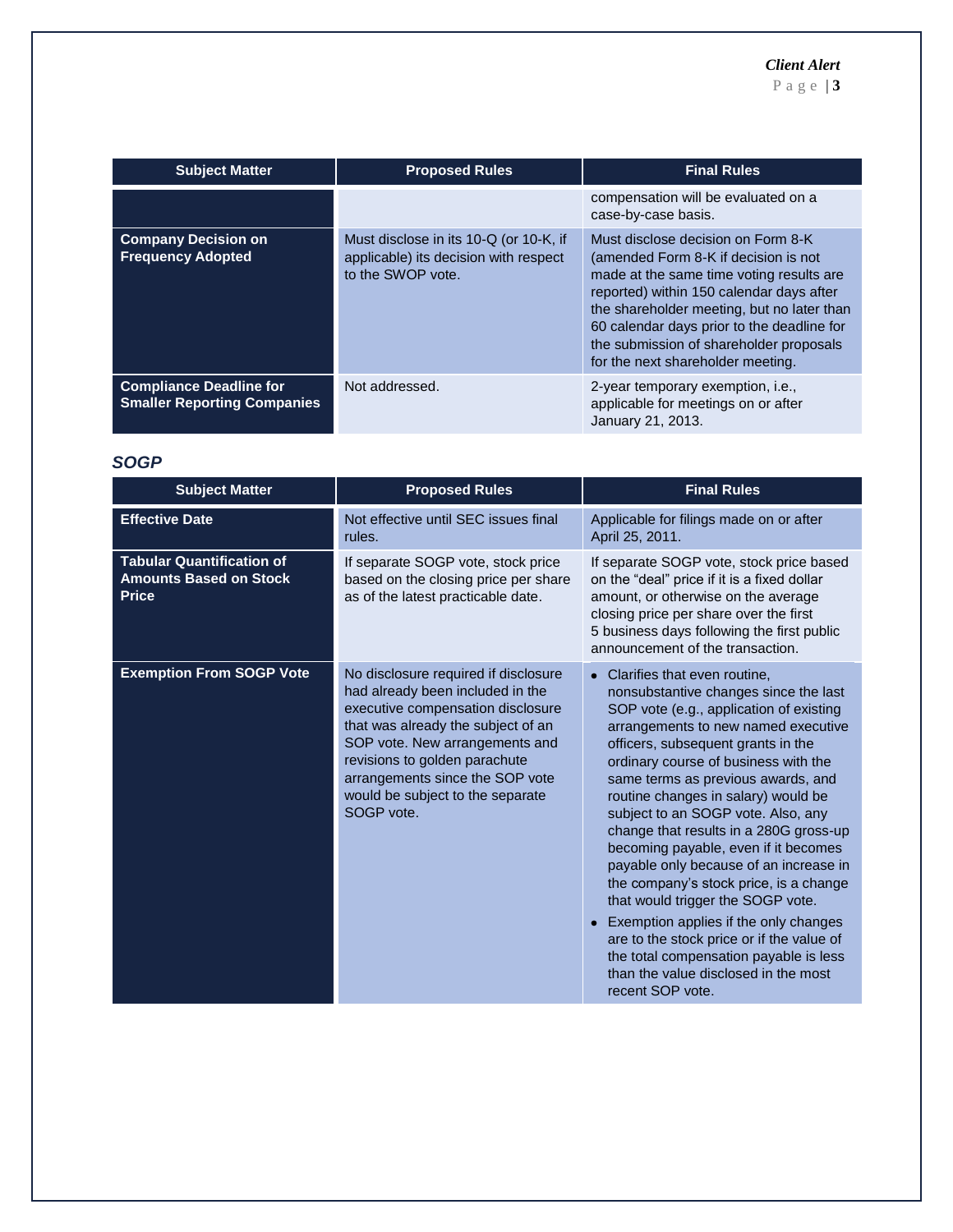#### **SOP**

The SEC's final rule (Rule 14a-21(a)) requires a separate shareholder vote on executive compensation with respect to an annual meeting for which proxies are solicited for the election of directors (or a special meeting in lieu of an annual meeting) at least once every three **calendar** years. The initial vote is required for annual meetings that occur on or after January 21, 2011 (January 21, 2013 for smaller reporting companies).

Companies have the flexibility to craft the resolution language; however, the SEC has added an instruction to its rules that the language from Section 14A(a)(1) of Dodd-Frank should be included in the resolution. Section 14A(a)(1) requires that the advisory vote must be "to approve the compensation of executives, as disclosed pursuant to [Item 402 of Regulation S-K] or any successor thereto." In addition, the final rules provide a nonexclusive example of a resolution that would satisfy the applicable requirements, i.e., "RESOLVED, that the compensation paid to the company's named executive officers, as disclosed pursuant to Item 402 of Regulation S-K, including the Compensation Discussion and Analysis, compensation tables and narrative discussion, is hereby APPROVED."

#### **SWOP**

The SEC's final rule (Rule 14a-21(b)) requires a separate shareholder vote with respect to an annual meeting at which directors will be elected at least once every six **calendar** years. The initial vote is required for annual meetings that occur on or after January 21, 2011 (January 21, 2013 for smaller reporting companies).

As indicated in the Overview above, companies must disclose in the proxy the general effect of the vote, such as whether the vote is nonbinding. In addition, companies must disclose the current frequency of SOP votes and when the next scheduled SOP vote will occur. The SEC does not expect disclosure on the current frequency or when the next SOP vote is to occur in the proxy statements where companies initially conduct SOP and SWOP votes. Thus, this additional disclosure requirement will not occur until the next proxy for which an SOP vote is included.

The final rules also provide that companies may vote returned uninstructed proxy cards in accordance with management's recommendation on the SWOP vote if the company includes a recommendation for the SWOP vote, permits abstentions on the proxy card, and includes language (in bold) on how returned uninstructed shares will be voted.

The SEC continues to believe that companies should be permitted to exclude subsequent shareholder proposals that seek a vote on the same matters as the SOP or SWOP vote. Accordingly, companies will be permitted to exclude a shareholder proposal that would provide an SOP vote, seeks future SOP votes, or relates to the frequency of SOP votes if a single frequency (i.e., one, two, or three years) received the support of the majority of the votes cast and the company adopted a policy on the SWOP vote consistent with the majority choice. No-action requests to exclude shareholder proposals that seek shareholder advisory votes on different aspects of executive compensation will be evaluated on a case-by-case basis by the staff.

The proposed rules had required that the company's decision with respect to the frequency it will actually adopt would have needed to be disclosed in the next filed Form 10-Q or 10-K. However, in order to provide companies with sufficient time to make a decision, the final rules require the decision on Form 8-K within 150 calendar days after the date of the shareholder meeting, but no later than 60 calendar days prior to the deadline established for the submission of shareholder proposals for the next shareholder meeting. Since the voting results are required to be filed on Form 8-K within 4 business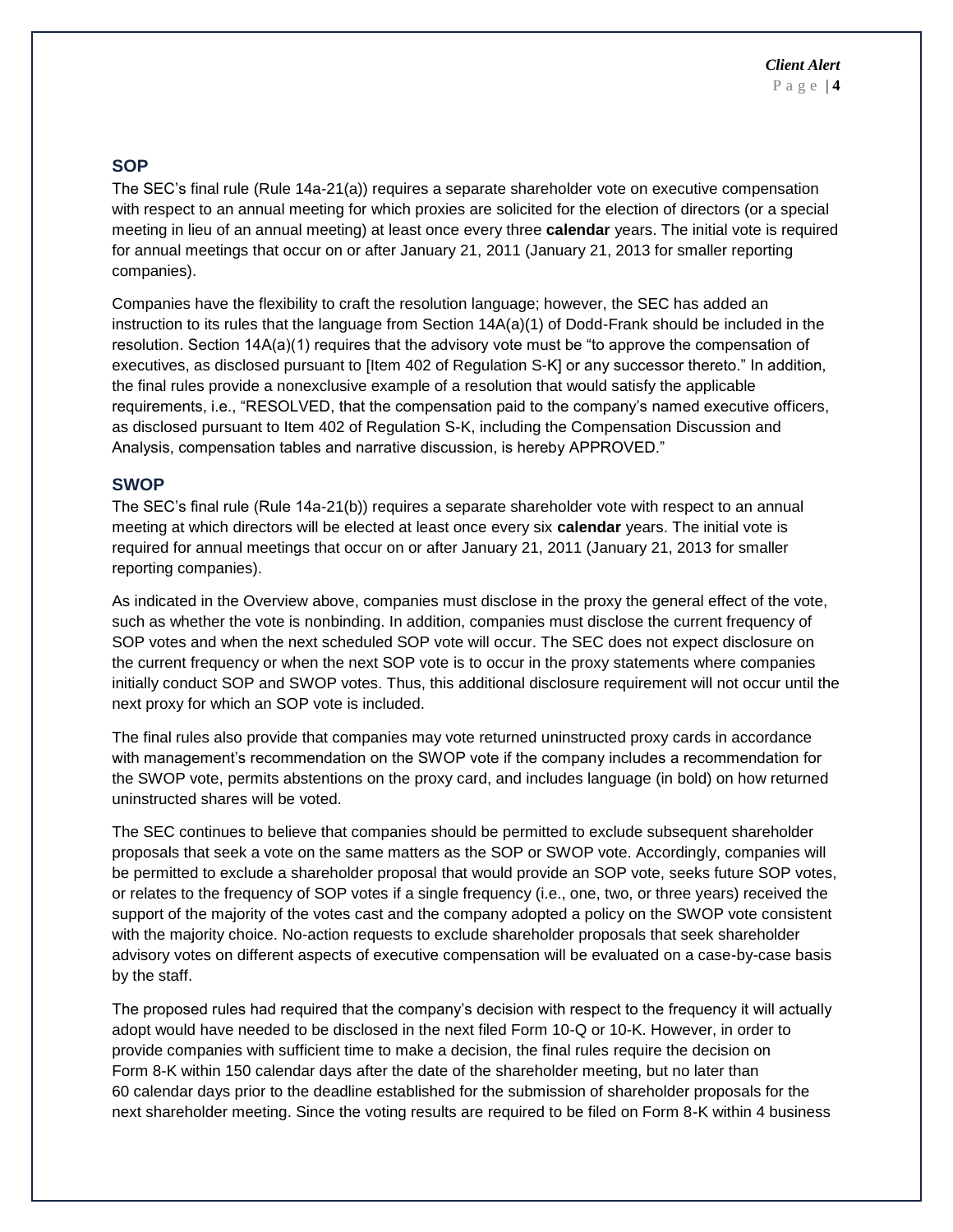days of the shareholder meeting, the disclosure of the frequency decision would be an amendment to that Form 8-K (unless the decision is included in the initial 8-K disclosing the voting results).

#### **Issues Relating to Both SOP and SWOP**

Both the SOP and the SWOP vote would be required for newly public companies in the proxy statement for the first annual meeting that occurs after the initial public offering.

Consistent with the proposed rules, the final rules would provide that neither the SOP nor SWOP votes would trigger the filing of a preliminary proxy.

With respect to companies that have received assistance under the Troubled Asset Relief Program, or TARP, an annual vote to approve executive compensation is already required pursuant to the Emergency Economic Stabilization Act of 2008. Accordingly, companies will not be required to include a separate SOP or SWOP vote pursuant to Section 14A(a)(1) and (a)(2). This separate SOP and SWOP vote pursuant to Section 14A(a)(1) and (a)(2) would be required for the first annual meeting after the company has repaid its outstanding indebtedness under the TARP.

#### **SOGP**

Section 14A(b)(1) adopts a broad disclosure requirement, substantially as proposed. Basically, all persons seeking shareholder approval of an acquisition, merger, consolidation, or proposed sale or disposition of all or substantially all of the company's assets (a "Proposed Transaction") must provide disclosure of any agreements or understandings that it has with its named executive officers (or with the named executive officers of the acquiring issuer). In addition, if the acquiring company is seeking shareholder approval of a Proposed Transaction, disclosure is required of any agreements or understandings the acquiring company has with its named executive officers and with the named executive officers of the target company. The disclosure must be in a clear and simple form and include the aggregate total of all the compensation that may be paid or become payable to the named executive officers.

New Item 402(t) requires disclosure and is adopted substantially as proposed. Item 402(t) requires disclosure of the compensation arrangements in both tabular and narrative formats. Also, as proposed, final Item 402(t) requires disclosure of all golden parachute compensation relating to the Proposed Transaction among the target and acquiring issuers and the named executive officers of each. The final rules make it clear that disclosure is only required of compensation that is based on or otherwise relates to the Proposed Transaction. In other words, disclosure of already vested amounts or post-transaction employment agreements is not required.

Under the final rules, companies will be permitted to add additional named executive officers and additional rows or columns to the tabular disclosure such as to disclose cash severance separately from other cash compensation or to distinguish "single trigger" and "double trigger" arrangements.

Also, for purposes of the Item 402(t) disclosure, the final rules modify how the stock price will be measured for purposes of calculating the dollar amounts disclosed in the table if a separate SOGP vote is conducted. As finalized, the dollar amounts that are based on the company's stock price will be based on the actual consideration per share, if that is a fixed dollar amount, or otherwise on the average closing price per share over the first five business days following the first public announcement of the transaction. If the Item 402(t) disclosure is included in the annual meeting proxy statement, the price per share is calculated based on the closing market price per share on the last business day of the company's last completed fiscal year.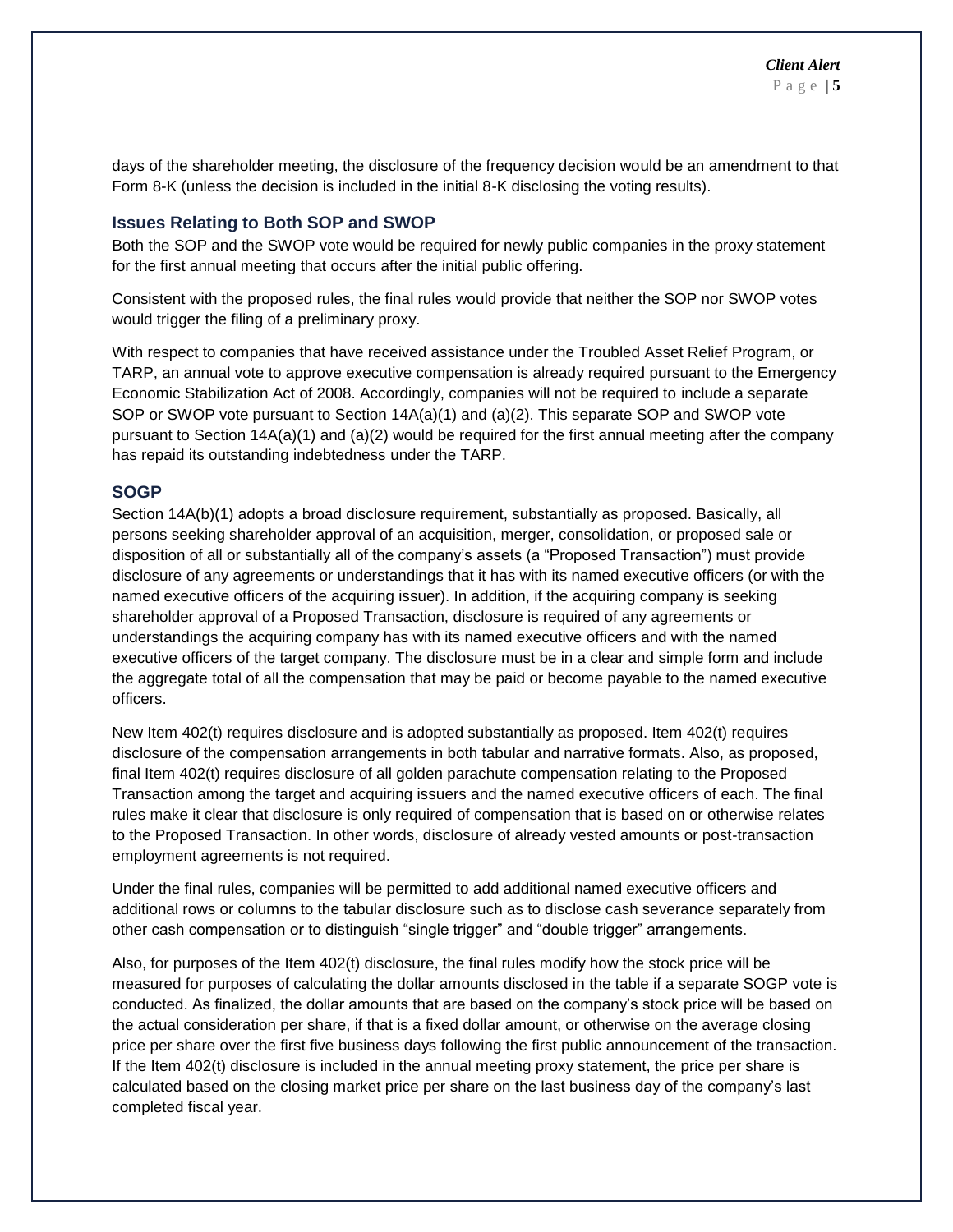The proposed rules required 402(t) disclosure in filings for certain other transactions, such as information statements, registration statements, going-private transactions, third-party tender offers, and bidders in a third-party tender offer (to the extent a reasonable inquiry was made and there was knowledge of the arrangements). The final rules eliminate bidders in third-party tender offers from the list but clarify that acquiring companies soliciting proxies to approve the issuance of shares or a reverse stock split in order to conduct a merger transaction are subject to the disclosure requirements. There is also an exception from the disclosure requirements in the final rules for targets that are foreign private issuers.

Consistent with the proposed rules, the final rules provide an exception to the separate SOGP vote on golden parachute arrangements if the required 402(t) disclosures are included in the executive compensation disclosures that are subject to the SOP vote. The exception is only available to the extent the same golden parachute arrangements subject to the SOP vote at the annual meeting remain in effect and the terms of the arrangements are not subsequently modified. In the final rules, the SEC took a rather narrow view of what is considered a modification so that even increases in salary, additional grants of equity awards in the normal course and consistent with previously approved terms, or the addition of a new named executive officer are considered modifications. Also, any change that would result in a 280G gross-up becoming payable, even if the gross-up becomes payable only because of an increase in the company's stock price, is considered a change that would trigger a separate SOGP vote. The exception to the separate SOGP vote is available, however, if the total amounts payable are less than what was disclosed in the proxy subject to the SOP vote or if the stock price has changed.

*Exequity Comment: Generally, we expect that it will not be beneficial or advantageous to include the Item 402(t) disclosures in the annual proxy that is subject to the SOP vote for the following reasons:*

- *The exception is extremely narrow, and it is unlikely that the compensation elements subject to the SOGP vote will remain the same from the last SOP vote. Although the SEC stated that the SOGP vote only covers the new arrangements and revised terms, there is still disclosure of two tables in the merger proxy statement, i.e., one table disclosing all the golden parachute compensation, and a second table disclosing only the new arrangements or revised terms. Shareholders are likely to consider all of the golden parachute compensation even though the vote is technically on only the new arrangements or revised terms.*
- *ISS has indicated that if the annual shareholder meeting proxy includes the prescribed golden parachute disclosure under Item 402(t), the golden parachute information will carry more weight in ISS's overall SOP recommendation. Companies that have design features or provisions that ISS has identified as having an impact on its recommendation on a Vote on Golden Parachutes will be under*  increased scrutiny on its SOP vote. These design features include paying out performance shares at *other than pro rata actual, single-trigger arrangements (including single-trigger equity plan arrangements), excise tax gross-ups, and potentially excessive change-in-control accelerated payments.*

*Companies seeking to avoid ISS confusion and applying its voting on golden parachute criteria to the normal golden parachute disclosure that is currently required under Item 402(j) should make it very clear in its headings and narrative that the disclosure is pursuant to Item 402(j), and not Item 402(t).*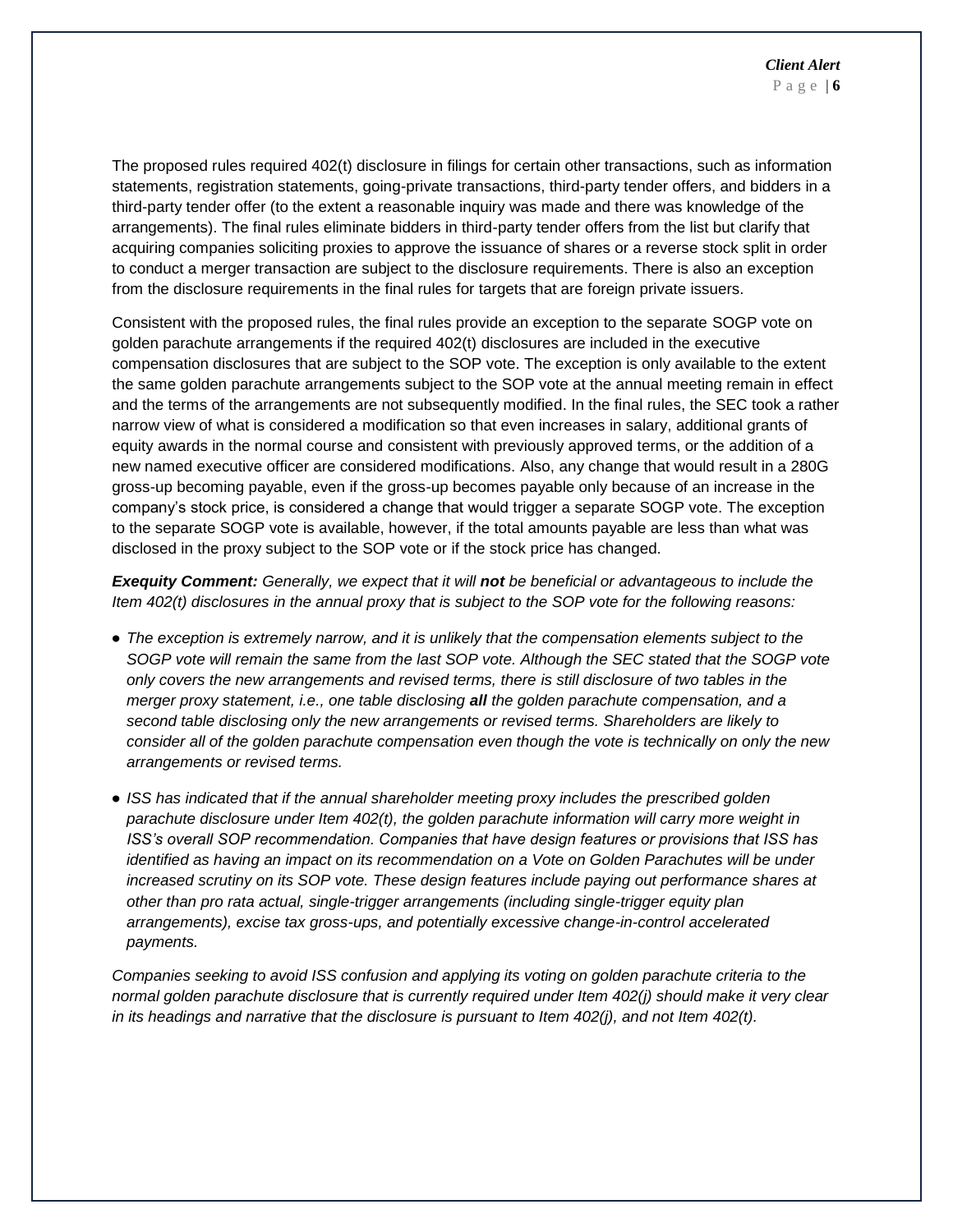#### **Current SOP and SWOP Environment**

As of the date of this *Client Alert*, we are very early in the 2011 proxy season so it is difficult to assess how the proxy season will end with respect to SOP and SWOP. Nevertheless, there are some strong indications in the market that lead us to preliminarily conclude the following:

Although the percentage of companies recommending a triennial frequency is significantly greater than the percentage of companies recommending an annual or biennial frequency, the actual votes coming in for the companies that have recommended triennial are expressing a clear and majority support for an annual vote. This is the case regardless of the support level for the SOP vote. The following table discloses some recent results on SOP and SWOP.

| Company <sup>1</sup>                       | <b>Support for Executive</b><br><b>Compensation</b><br>Disclosures (SOP Vote) <sup>2</sup> | <b>Support for</b><br>Annual<br>Frequency <sup>3</sup> | <b>Support for</b><br><b>Triennial</b><br>Frequency <sup>3</sup> |
|--------------------------------------------|--------------------------------------------------------------------------------------------|--------------------------------------------------------|------------------------------------------------------------------|
| Air Products & Chemicals                   | 83%                                                                                        | 60%                                                    | 39%                                                              |
| Costco Wholesale <sup>4</sup>              | 99%                                                                                        | 53%                                                    | 44%                                                              |
| Jacobs Engineering                         | 45%-Failed                                                                                 | 68%                                                    | 29%                                                              |
| Johnson Controls, Inc.                     | 62%                                                                                        | 59%                                                    | 40%                                                              |
| LaClede Group Inc.                         | 91%                                                                                        | 47%                                                    | 50%                                                              |
| Monsanto <sup>4</sup>                      | 56%                                                                                        | 62%                                                    | 36%                                                              |
| Roebling Financial Corp, Inc. <sup>5</sup> | 77%                                                                                        | 28%                                                    | 67%                                                              |
| Rock-Tenn                                  | 96%                                                                                        | 79%                                                    | 19%                                                              |
| Sally Beauty Holdings Inc. <sup>6</sup>    | 98%                                                                                        | 37%                                                    | 63%                                                              |
| <b>Woodward Governor</b>                   | 93%                                                                                        | 57%                                                    | 39%                                                              |

- ISS's policy is to support annual SOP votes and we believe ISS's recommendation is having an impact.
- On January 31, 2011, 39 institutional investors, representing more than \$830 billion in assets, issued a public call for companies to support an annual advisory vote on executive compensation and for investors to vote for annual SOP votes. The investor statement argues that an annual frequency provides maximum accountability, is the standard in all other major markets, and encourages companies to effectively communicate with shareowners.
- Most companies will adopt the frequency supported by the majority and many of these companies will make an immediate announcement to that effect. If a company does not adopt the frequency supported by the majority, it risks receiving a shareholder proposal requesting a different (most likely annual) frequency.
- Although a triennial recommendation has been the overwhelming choice, we expect, given recent developments, that many calendar year-end companies who are in the process of preparing their proxies will end up with an annual frequency recommendation.

l 1 All companies recommended a triennial frequency except Rock-Tenn, which made no recommendation.

<sup>2</sup> Based on company's voting standard as stated in the proxy.

<sup>3</sup> Based on votes cast for annual, biennial, and triennial. Abstentions excluded.

<sup>4</sup> Immediately announced they are adopting annual.

<sup>&</sup>lt;sup>5</sup> 40% of shares owned by insiders and more than 5% owners.

 $6$  Majority of shares owned by insiders and more than 5% owners.